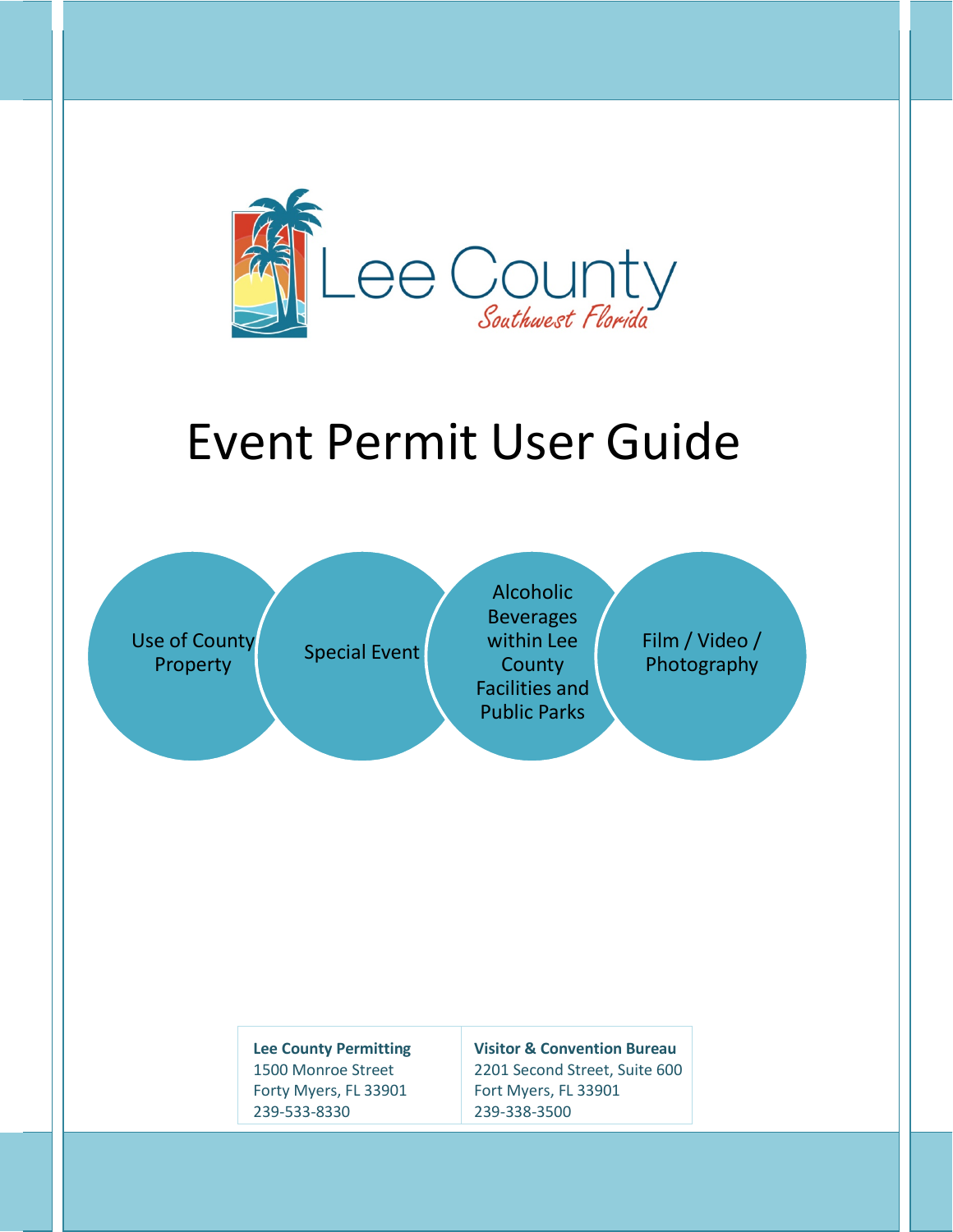#### **Table of Contents**



| 1. |                |  |  |
|----|----------------|--|--|
| 2. |                |  |  |
| 3. |                |  |  |
|    | a.             |  |  |
|    | b.             |  |  |
|    | C <sub>1</sub> |  |  |
|    | d.             |  |  |
|    | e.             |  |  |
|    | f.             |  |  |
|    | g.             |  |  |
|    | h.             |  |  |
|    | i.             |  |  |
|    | j.             |  |  |
|    | k.             |  |  |
|    | $\mathsf{L}$   |  |  |
|    |                |  |  |
| 4. |                |  |  |
| 5. |                |  |  |
| 6. |                |  |  |
| 7. |                |  |  |
| 8. |                |  |  |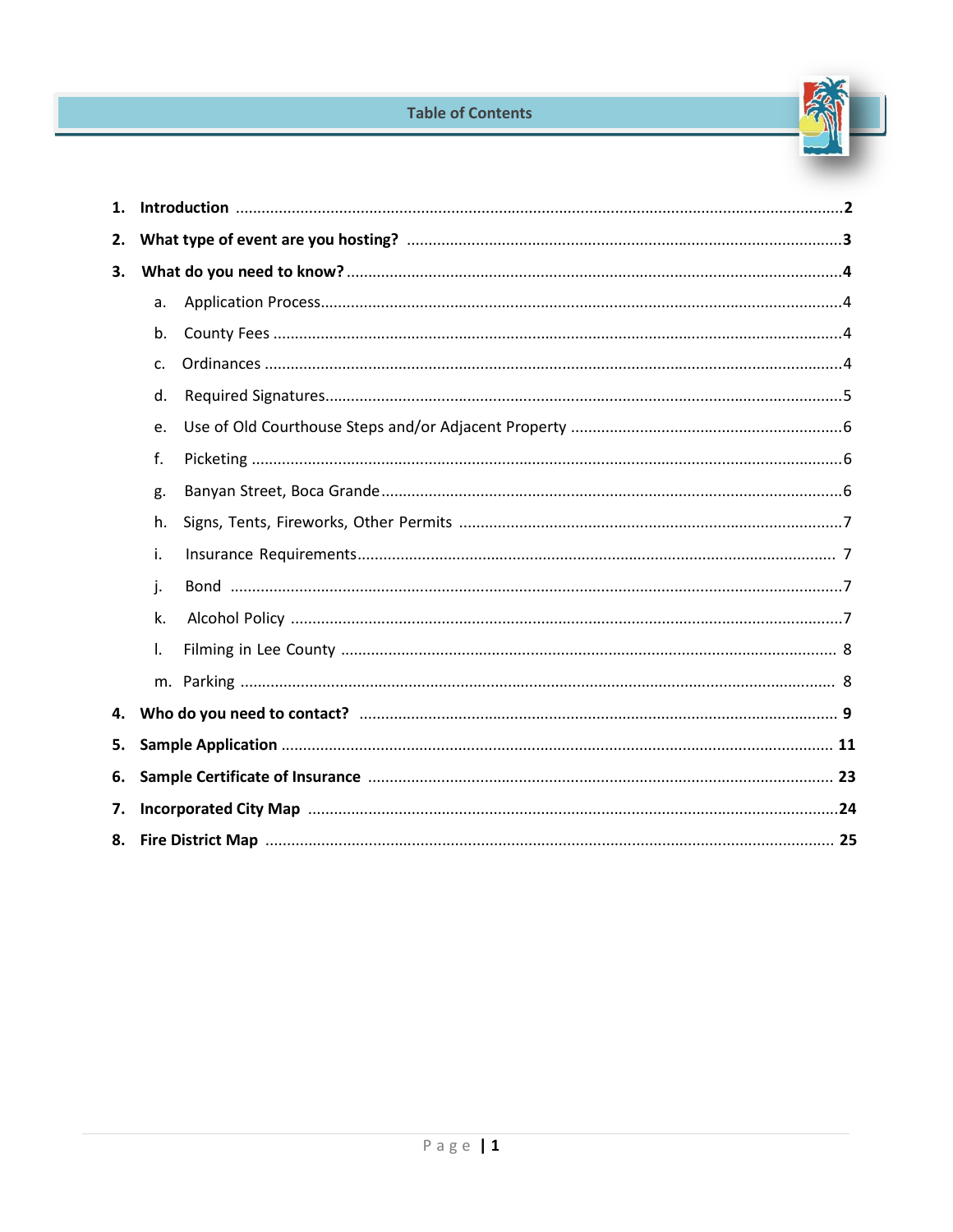#### Welcome to Lee County Event Permitting!

Thank you for choosing one of Lee County's many beautiful locations to host your special event.

This Event Permit User Guide will assist event organizers in planning, permitting, and hosting an event in Lee County. Along with providing a sample application form and insurance certificate, this user guide will assist you with the required steps to host an event in Lee County.

Essential procedural items, resources and contact information are provided to guarantee that the necessary approvals are acquired before the actual date(s) of the event.

If you have any questions or comments, please contact the Lee County Permitting Department at (239) 533-8330. Your feedback is welcome at any time. We look forward to hearing from you.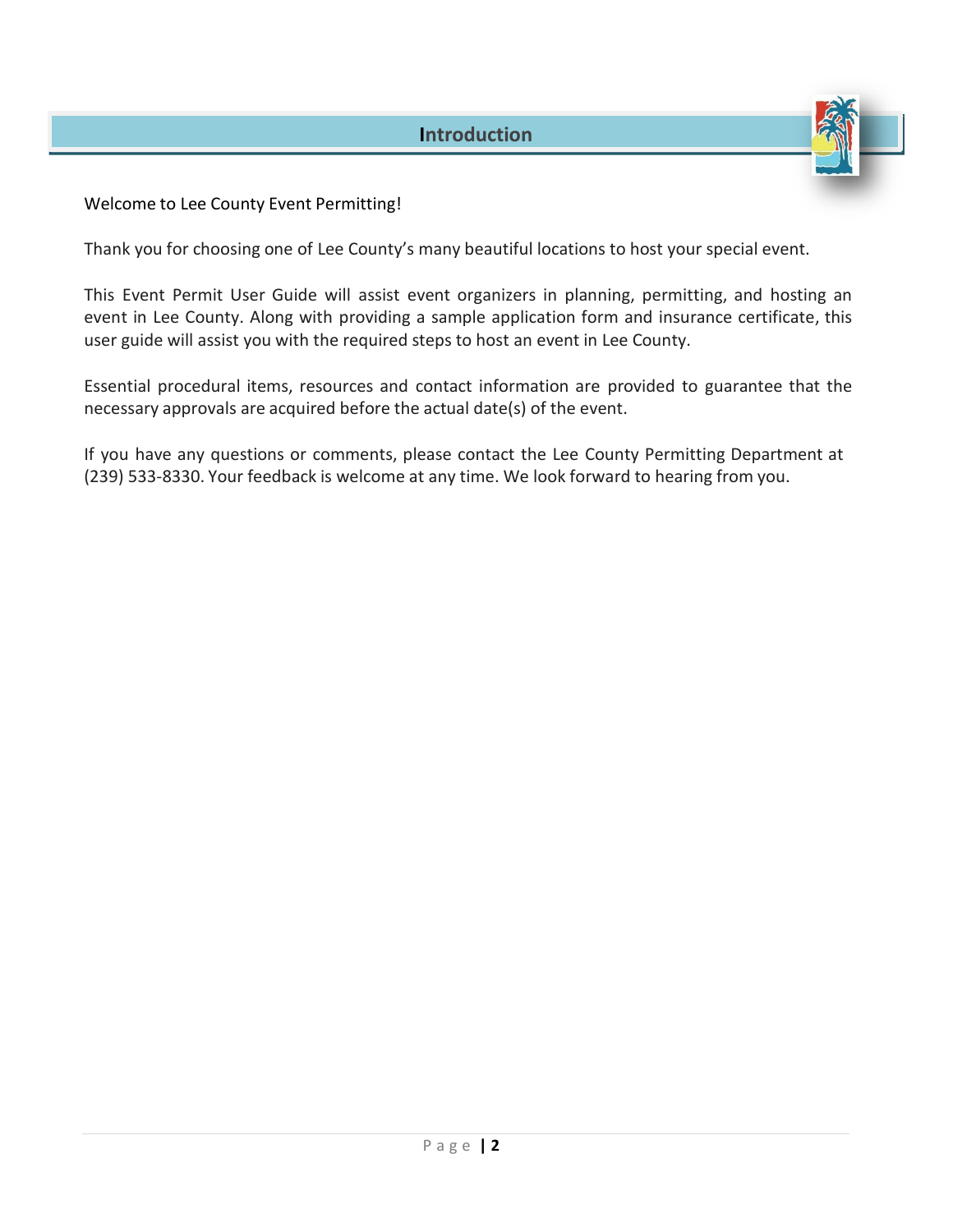

The Lee County Permitting Office issues three types of event permits; Special Event, Use of County Property and Sell and Consume Alcoholic Beverages within Lee County Facilities. To determine which permit(s) you may need, please review the descriptions below. The type of event will determine if one, two or three permit types will need to be marked in your application.

The Lee County Film Office issues Film permits. Coordination with the Film Office is key to a successful film or photography shoot.

Specific details for each permit type can be found on the following pages.

### **Special Event**

Large events expecting 1,000 or more attendees per day, regardless of location (public or private property) in unincorporated Lee County, require a 'Special Event' Permit.

**Examples:** Festivals, Concerts, Fairs, Circuses, Large Community Events

## **Use of County Property**

If the event is held within Lee County on or in a County park, facility, or roadway, a 'Use of County Property' permit is required. **Please note**: Specific requirements apply to use of Old Courthouse steps and the adjacent property.

**Examples:** Parades, Road Races, Smaller Community Events

# **Sell and Consume Alcoholic Beverages within Lee County Facilities**

If alcohol is being sold or consumed on Lee County property, an 'Alcohol Permit' is required. A nonprofit certification is required for the **sale** of alcohol at an event. No sale or consumption of alcoholic beverages is permitted  $1\frac{1}{2}$  hours prior to the conclusion of the event.

**Examples:** Authors' Readings, Wedding Receptions, Art Receptions

## **Film, Video and Photography**

If you are producing a feature/independent film, commercial or series, or any other film/video/digital related project that affects public property or if your production is taking place on private property and involves the use of pyrotechnics, explosives or other incendiary devices, firearms or use of gunfire or involves stunts of any kind, or your production is taking place on public property in unincorporated Lee County you will need to apply for a film permit.

**Examples:** Photo shoots, Documentaries, TV Commercials, Movies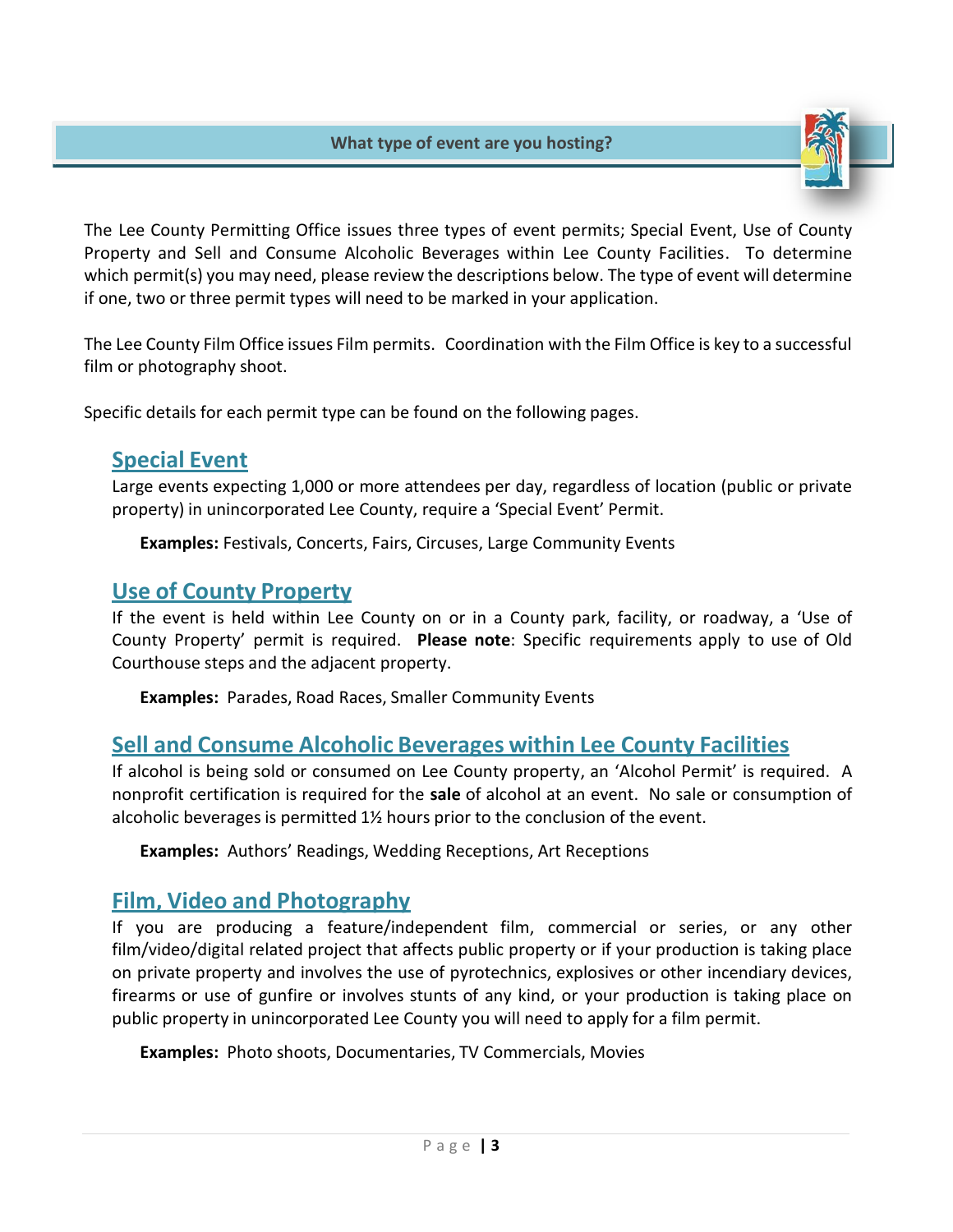#### **What do you need to know?**



#### **Application Process**

- **Application due date is 30 days prior to the event.**
- The applicant completes the first pages of the application with details about the event and contacts each agency whose signature is required. Contact information is provided at the top of each signature page and in this user guide on pp. 9-11. Each agency must complete **AND SIGN** their page. Please see Table 1 on p. 5 to determine the signatures needed. After the application is COMPLETE WITH ALL NECESSARY SIGNATURES AND INSURANCE CERTIFICATE, submit the entire package:

| Applications for Special Event, Use of County<br>Property, Alcohol within County Facilities | Application for Film                                   |  |
|---------------------------------------------------------------------------------------------|--------------------------------------------------------|--|
| <b>Lee County Permitting Department</b>                                                     | Lee County Visitor & Convention Bureau                 |  |
| Attn: Event Permitting                                                                      | Attn: Film Office                                      |  |
| 1500 Monroe Street                                                                          | 2201 Second Street, Suite 600                          |  |
| Fort Myers, FL 33901                                                                        | Fort Myers, FL 33901                                   |  |
| (239) 533-8330 - Call for other options                                                     | (239) 338-3500/(800) 237-6444 - Call for other options |  |

- For 'Special Event' and 'Use of County Property' permits, attach a **detailed site plan**, including location of tents, entertainment, proposed parking accommodations, etc.
- **A Certificate of Insurance must be provided with the application packet**. Please see page 10 for specific insurance information.
- Lee County's Noise **[Ordinance](http://www.lee-county.com/gov/BoardofCountyCommissioners/ordinances/Ordinances/14-18.pdf) 14-18** regulates noise and attempts to minimize disturbances for local residents. Please review this ordinance if you plan to have **amplified noise** at your event.
- As part of the approval process, the amount of the **bond** required, if any, will be established.
- Applications for Special Event, Use of County Property and Sale/Consumption of Alcohol within Lee County Facilities are reviewed by the Lee County Permitting Department and submitted to the County Manager for approval. Film permits are reviewed by the Visitor & Convention Bureau.
- Questions regarding the application for Special Event, Use of County Property and Sale/Consumption of Alcohol within Lee County Facilities should be directed to the Lee County Permitting Department by calling (239) 533-8330. Questions regarding the application for Film should be directed to the Visitor & Convention Bureau by calling (239) 338-3500.

#### **County Fees**

Any applicable permit fees must be submitted with the application. The applicant must pay for any additional fees charged by sign-off agencies or other required county permitting, if applicable.

- **Special Event** \$75.00 payable by cash or check to Lee County Board of County Commissioners.
- **Use of County Property**  No Charge.
- **Sell & Consume Alcoholic Beverages within Lee County Facilities & Public Parks** No Charge.
- **Film Permit** No Charge.

**Late Fee:** Applications are due 30 days prior to the event. Applications submitted after the deadline will be charged a fee of \$5 per business day.

#### **Ordinances**

Please review the following ordinances and administrative codes for details pertaining to each event type:

- **[Ordinance 17-08](https://www.leegov.com/bocc/Ordinances/17-08.pdf)** All permit types
- **[Administrative Code](http://www.leegov.com/bocc/Administrative%20Codes/AC-8-1.pdf) 8-1** All permit types
- **[Ordinance](https://www.leegov.com/bocc/Ordinances/17-07.pdf) 17-07** Sell/Consume Alcoholic Beverages within Lee County Facilities & Public Parks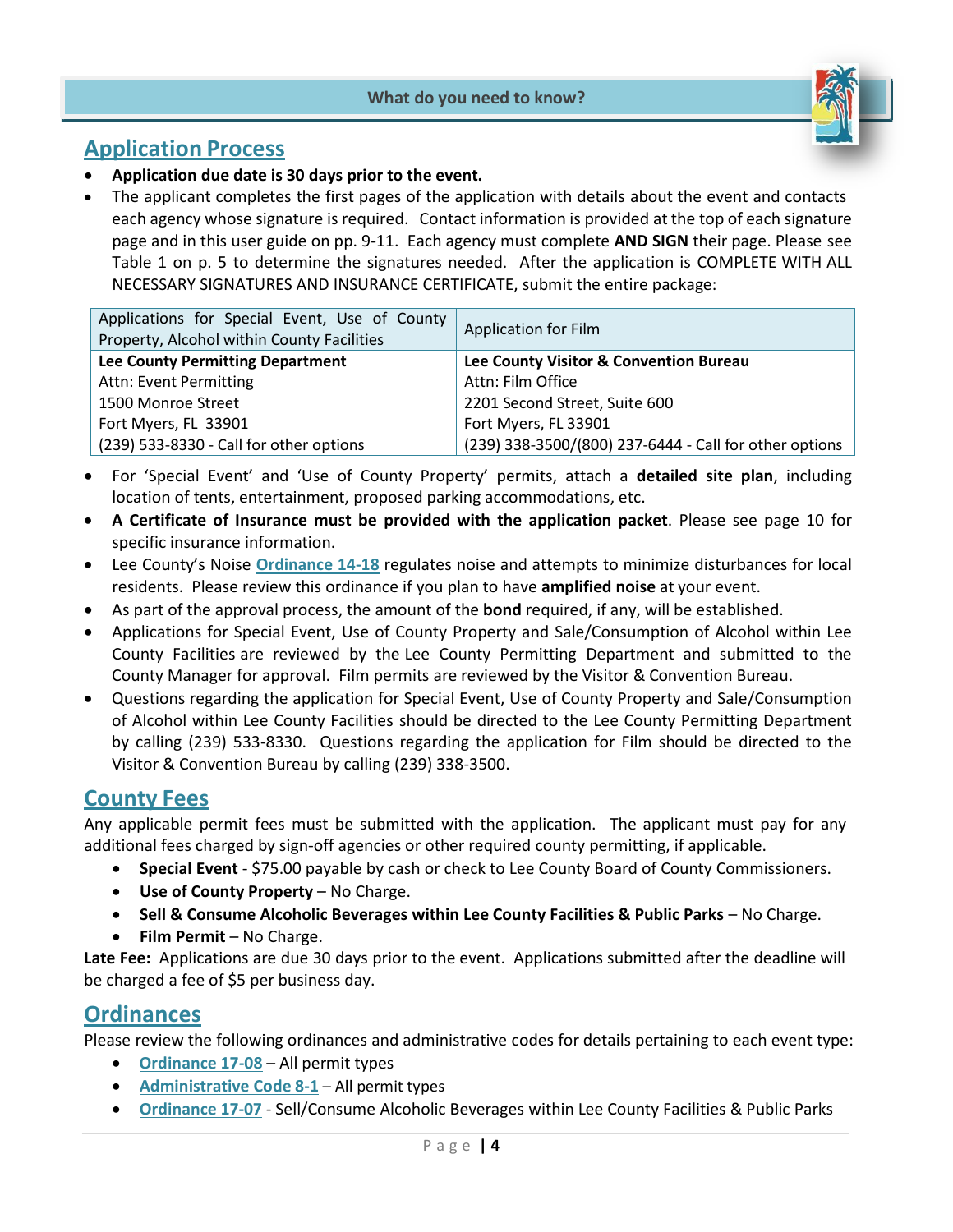

## **Required Signatures**

Some events may require one or more types of permits. Lee County's 'all-in-one' permit application is used for each type of permit, but the required signatures for each vary slightly. Table 1 below indicates which signatures are required for each application.

**We strongly recommend starting the application process early; agency review can take some time**  so begin the process as soon as possible. The deadline for submission is 30 days prior to the event.

Table 1

| <b>Agency</b>                                                                                                                                                                 | <b>Special</b><br>Event | Use of Lee<br>County<br>Property | <b>Alcoholic</b><br><b>Beverages at a Lee</b><br><b>County Facility*</b> | $Film**$ |
|-------------------------------------------------------------------------------------------------------------------------------------------------------------------------------|-------------------------|----------------------------------|--------------------------------------------------------------------------|----------|
| Lee County Sheriff's Department<br>14750 Six Mile Cypress Parkway<br>Phone: (239) 477-1098                                                                                    |                         |                                  |                                                                          |          |
| <b>Fire Department</b><br>- A fire district map and listing of contacts is<br>included at the end of this guide. Contact the<br>district in which your event will take place. |                         |                                  |                                                                          |          |
| Lee County EMS / Public Safety<br>2000 Main Street<br>Phone: (239) 533-3911                                                                                                   |                         |                                  |                                                                          |          |
| <b>Department of Transportation</b><br><b>1500 Monroe Street</b><br>Phone: (239) 533-8580                                                                                     |                         |                                  |                                                                          |          |
| Lee County Parks & Recreation<br>3410 Palm Beach Boulevard<br>Phone: (239) 533-7451                                                                                           |                         |                                  |                                                                          |          |
| Lee County Risk Management<br>1500 Monroe Street, 4 <sup>th</sup> Floor<br>Phone: (239) 533-0835                                                                              |                         |                                  |                                                                          |          |
| Lee County Visitor & Convention Bureau<br>2201 Second Street, Suite 600<br>Phone: (239) 338-3500                                                                              |                         |                                  |                                                                          |          |

\* According to Florida Statute §561.422, a state-issued alcohol permit may also be acquired. For details, contact: Florida Department of Business & Professional Regulation Division of Alcoholic Beverages and Tobacco 2295 Victoria Avenue, Suite 145, Fort Myers, FL 33901 Phone: (239) 344-0885

\*\* Contact the Lee County Visitor & Convention Bureau's Film Office for information regarding approvals, insurance requirements, and any needs you may have relating to film permitting. More information available on p. 8.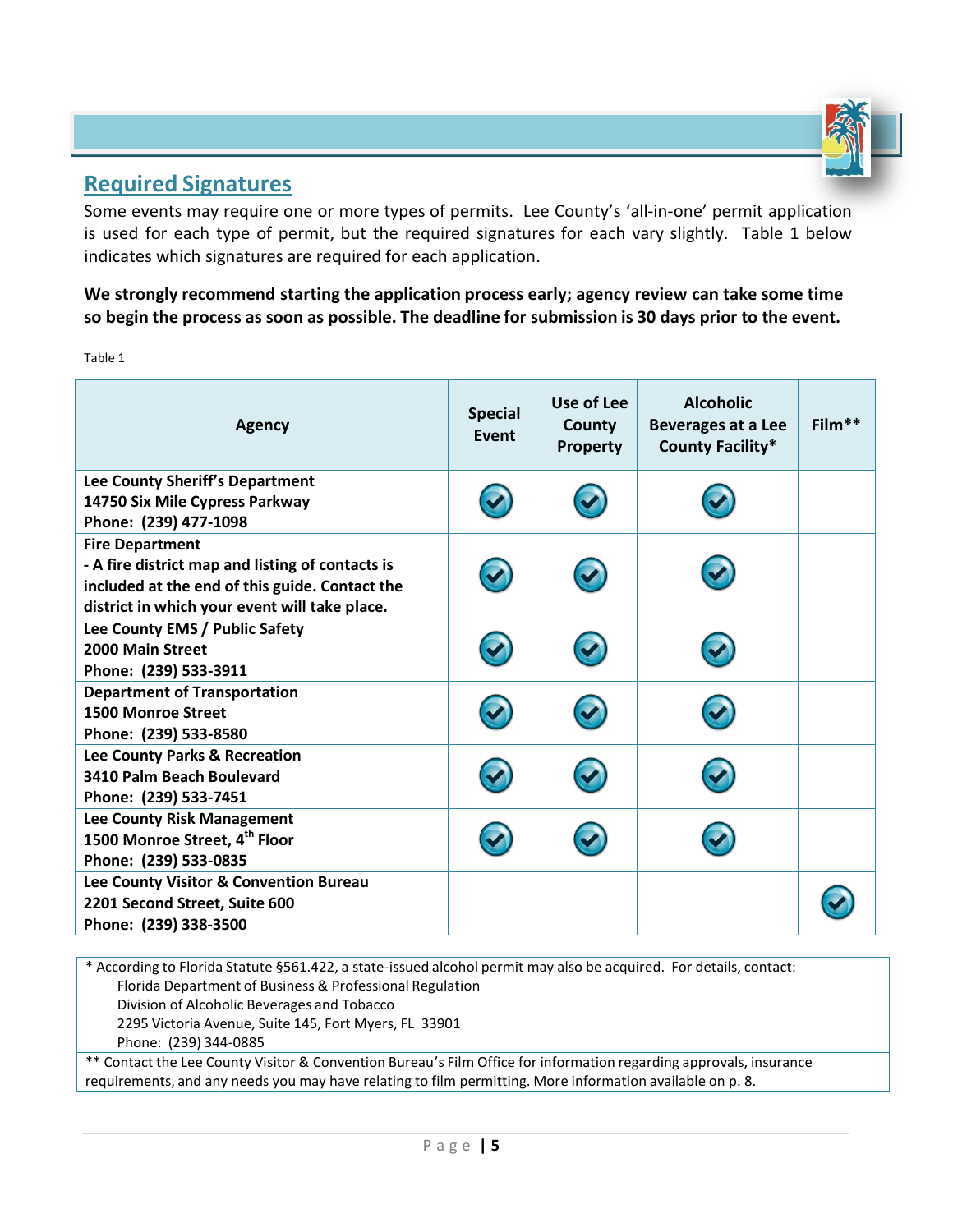

# **Use of Old Courthouse Steps and/or Adjacent Property**

No permit is required to use the Old Courthouse steps; however, the County does request that organizers schedule the events for coordination purposes only. Please contact Lee County Permitting at (239) 533-8330 for details.

- Proof of Insurance coverage as determined by Lee County Risk Management must be provided.
- Use of the sidewalk area may require a permit from the City of Fort Myers.
- Fees may be charged for county staff assistance and/or equipment usage for government events.
- County equipment may not be used for private events.
- No electrical wires, or other hazards, as determined by County Risk Management, may be used on the property.

## **Picketing**

There is no permit required for citizens to picket. Citizens are permitted to picket according to a citizen's right under the First Amendment per Florida Statutes. Citizens wishing to picket must follow pedestrian rules:

- Picketers must stay off of private property.
- Hand-held signs only; no signs are allowed to be stuck into the ground.
- No brochures or pamphlets are allowed to be forced onto any citizen.
- No blockage or hindrance of the flow of traffic is allowed. Rules for roads are per Lee County and/or State Department of Transportation.

# **Banyan Street, Boca Grande**

With a beautiful canopy of intertwined Banyan trees, Banyan Street is a picturesque location for weddings. If you are interested in hosting your event on Banyan Street, contact the Parks & Recreation office first to check availability. If the date is available, staff will put a hold on the date for 30 days for you to finalize the permit application and provide details on extra steps you will need to take in the permitting process. Contact information for the Boca Grande Parks & Recreation office is on p. 10.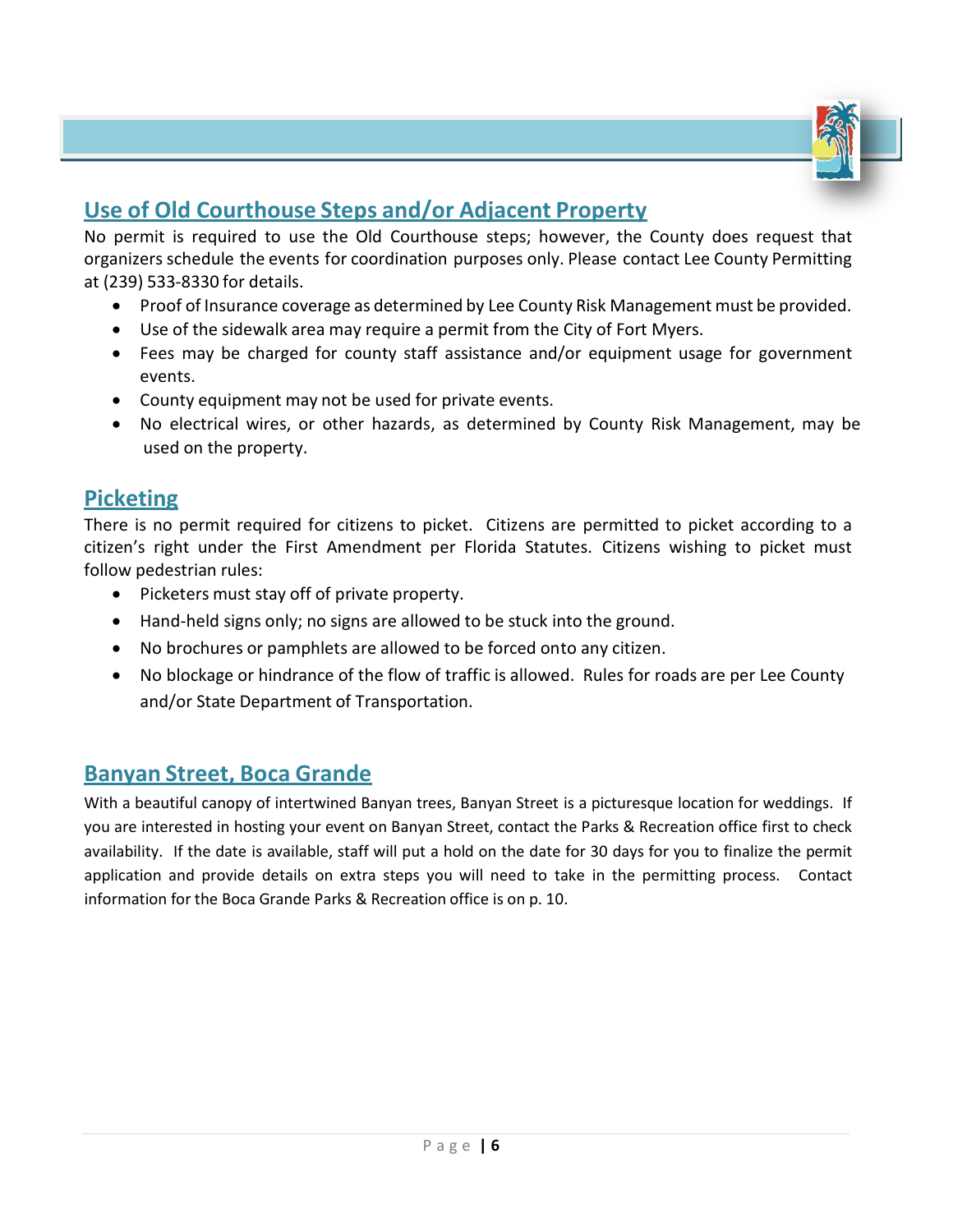

# **Signs, Tents, Fireworks, Other Permits**

Any signs and marking needed for your event should be temporary and removable. Painting on roadways, trees or any other fixed object is strictly prohibited. If there will be any signage, contact the Community Development Office to inquire if a permit may be needed.

If the event applied for involves any fireworks, tents or air-supported structure, or is a carnival, fair, circus, or has amusement devices the applicant will also need to contact the Community Development Office to inquire about other permits that may be needed.

**Community Development & Public Works Building** Permitting Section 1500 Monroe Street Fort Myers, FL 33901 (239) 533-8330

#### **Insurance**

Insurance must be obtained and kept in effect during the entire event. Liability insurance amounts are determined by the Risk Management office to protect against damages or other claims arising from use of County property by the applicant or its guests. Other limits may also be established for events that include sale or consumption of alcoholic beverages at approved events. The insurance policy must include coverage for Applicant's contingent liability on damages, claims or losses. "Lee County Board of County Commissioners" must be named as "additional insured" on the Certificate of Insurance, and the Certificate must be submitted with the application. If the insurance is canceled during the event, the County has the right to revoke approvals for the event, without recourse by the applicant.

#### **Bond**

Lee County may require an indemnity and/or performance security bond for the event, and the amount of the bond will be set by the County Administrator. The bond will be with a corporate bonding company authorized to do business in the State of Florida, or a cash bond in the form of a cashier's check payable to the Board of Lee County Commissioners. The bond shall totally indemnify the County of Lee, its agents or employees against all claims arising out of the preparations, conduct or aftermath of the concert or event.

## **Alcohol Policy**

Prior arrangements must be made with Parks & Recreation to reserve the specific facility for the event. You can dial (239) 533-7275 or locate park-specific numbers on their website at [www.leeparks.org.](http://www.leeparks.org/) **CONSUMPTION ONLY**: Any individual or group may apply for a permit as long as there will be no selling of alcoholic beverages. A Not-For-Profit status is not required for consumption only permit applications. **SELLING AND CONSUMPTION**: Applicants are required to have a BONA FIDE FLORIDA NOT-FOR-PROFIT status. According to Florida Statute §561-422, the applicant must also obtain a temporary permit from:

Florida Department of Business & Professional Regulation Division of Alcoholic Beverages and Tobacco 2295 Victoria Ave., Suite 145 Fort Myers, FL 33901 (239) 344-0885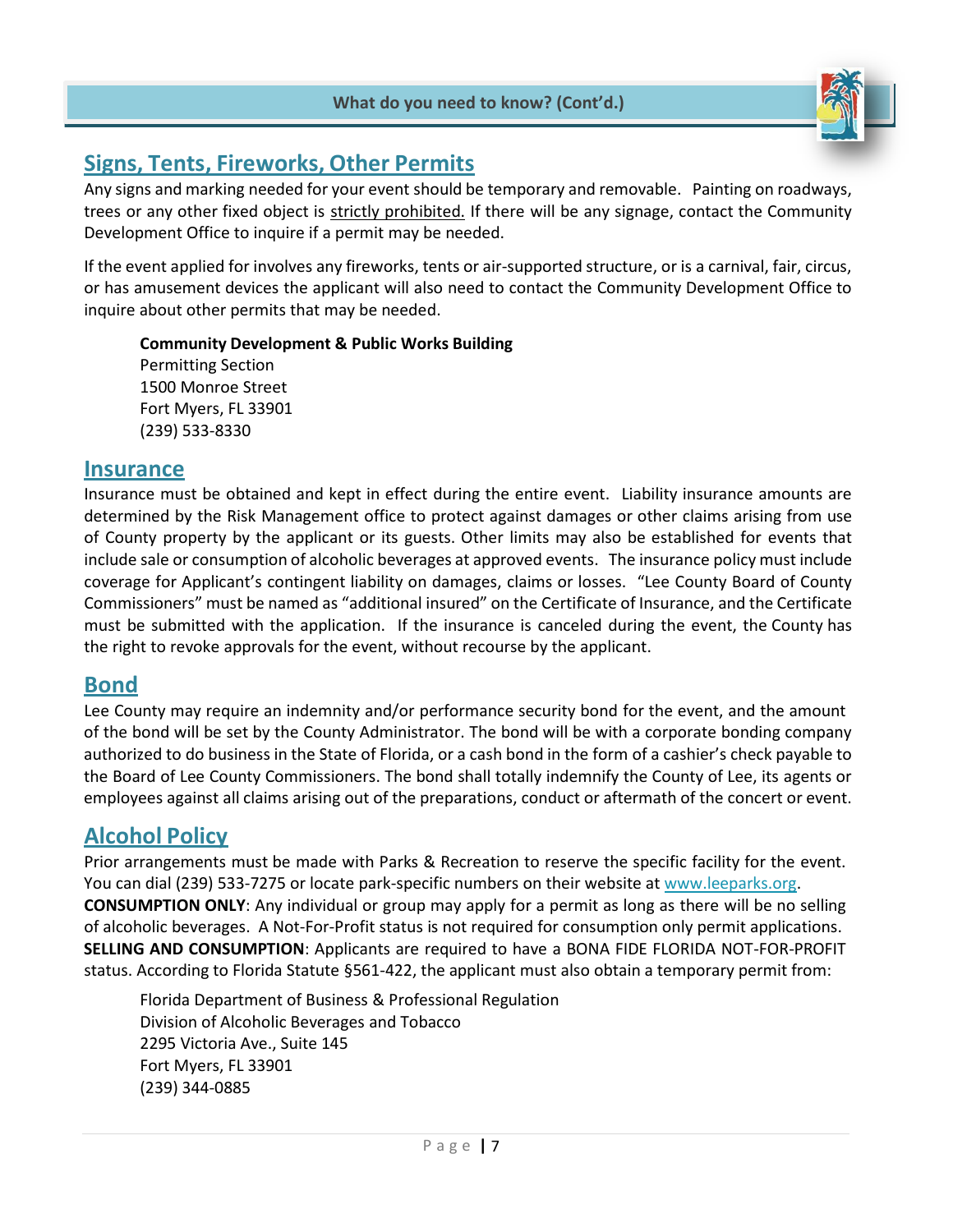

## **Filming in Lee County**

A Lee County shoot permit is required when:

- You are producing a feature film, TV special/commercial/pilot/series, industrial film/video or photography shoot that affects public property, equipment or facilities.
- The production is taking place on private property and involves the use of pyrotechnics, explosives or other incendiary devices, firearms, use of gunfire or involves stunts of any kind.
- The production is taking place on public property in unincorporated Lee County.

**NOTE**: Projects requiring street closures, stunts, special effects and other unusual circumstances should allow substantial lead-time for arrangements and approval. Most locations are available with no permit or location fees. Exceptions may include the City of Sanibel, the town of Fort Myers Beach and state parks.

Contact the Film Office if you have specific questions related to permitting, shoot locations and production related services. Contact us directly at:

Josh Lambert, Tourism & Hospitality Assistant [\(JLambert@leegov.com\)](mailto:JLambert@leegov.com) or Miriam Dotson, Communications Coordinator [\(MDotson@leegov.com\)](mailto:MDotson@leegov.com) Lee County Film Office 2201 Second Street, Suite 600 Fort Myers, FL 33901 (239) 338-3500, (800) 237-6444 (U.S. & Canada) Fax: (239) 334-1106

#### **Parking**

Event organizers are responsible for ensuring there is sufficient parking for event attendees. You will need to coordinate parking arrangements with the Sheriff's Office, the Department of Transportation, and Parks & Recreation. Notation of parking areas is required on the site plan submitted.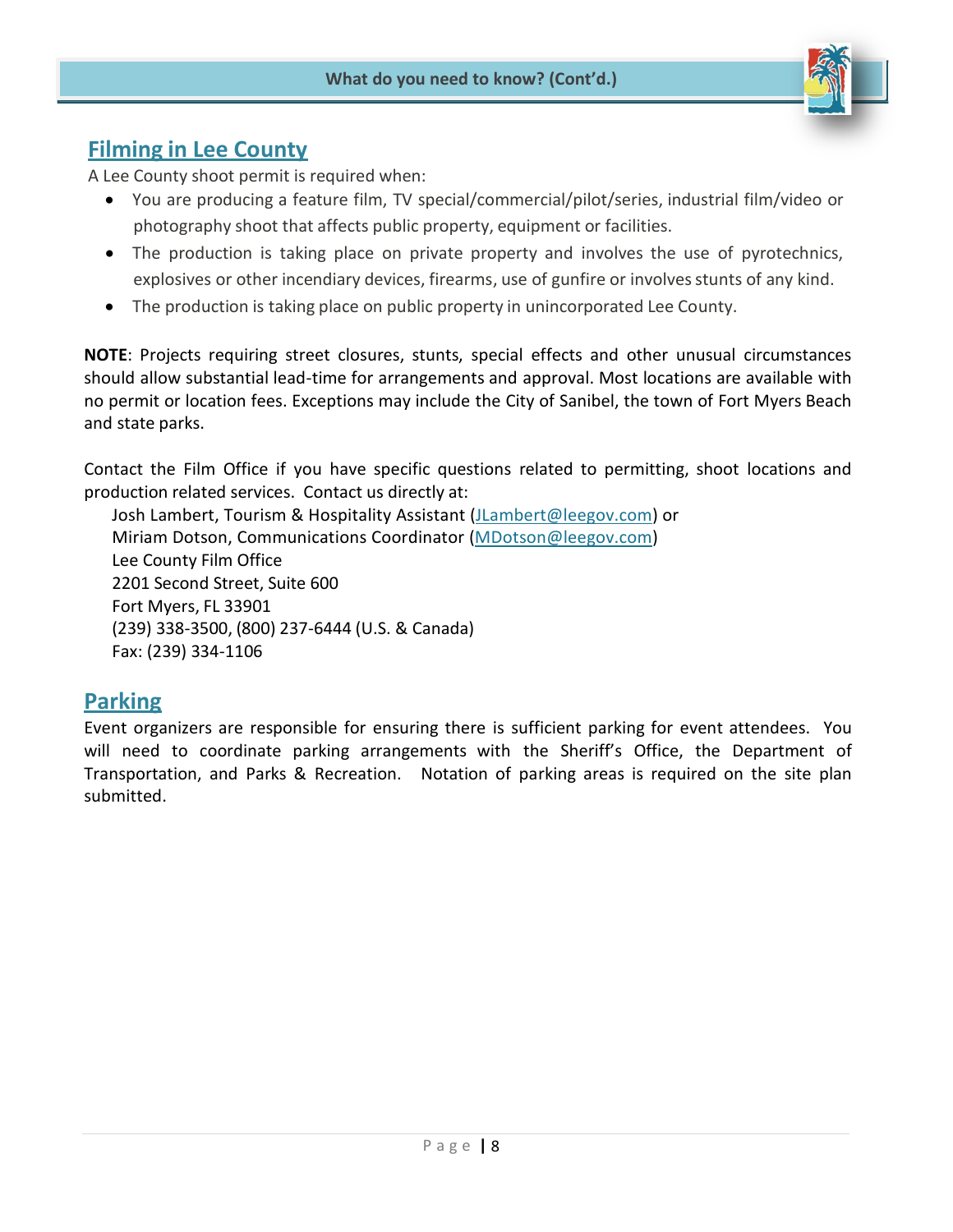

To assist you with the permitting process, below you will find contact information for sign-off agencies and county contacts, helpful websites, as well as contact information for fire districts and local agencies.

#### **Sign-off Agency Contacts**

| <b>Sheriff</b>                      |                           |                |                           |  |  |
|-------------------------------------|---------------------------|----------------|---------------------------|--|--|
| Amy Sellers                         | Detail Assistant          | (239) 477-1098 | ASellers@sheriffleefl.org |  |  |
| <b>Public Safety/EMS</b>            |                           |                |                           |  |  |
| Douglas B. Higgins                  | <b>EMS Division Chief</b> | (239) 533-3911 | DHiggins@leegov.com       |  |  |
| <b>Department of Transportation</b> |                           |                |                           |  |  |
| <b>Bryan Miller</b>                 | Sr. Project Manager       | (239) 533-8562 | millerbm@leegov.com       |  |  |
| Randy Cerchie                       | <b>DOT Director</b>       | (239) 533-8573 | rcerchie@leegov.com       |  |  |
| <b>Parks &amp; Recreation</b>       |                           |                |                           |  |  |
| Colleen Via                         | <b>Operations Manager</b> | (239) 533-7436 | CVia@leegov.com           |  |  |
| <b>Risk Management</b>              |                           |                |                           |  |  |
| Mike Figueroa                       | <b>Risk Manager</b>       | (239) 533-0835 | Risk@leegov.com           |  |  |

#### **County Departments**

| <b>Community Development Division of Codes &amp; Building Services</b>                                                                                                                     |                                                                                                                                           |  |  |
|--------------------------------------------------------------------------------------------------------------------------------------------------------------------------------------------|-------------------------------------------------------------------------------------------------------------------------------------------|--|--|
| Signs, Tents, Fireworks, Temporary Use Permits, Circus, Fairs, Amusement Rides                                                                                                             |                                                                                                                                           |  |  |
| Contact:<br><b>Address:</b><br>Phone: (239) 533-8330<br>1500 Monroe Street<br>Fax: (239) 485-8340<br>Fort Myers, FL 33901<br>Hours: 8 am to 4 pm<br><b>Visitor &amp; Convention Bureau</b> |                                                                                                                                           |  |  |
| <b>Film Permits</b>                                                                                                                                                                        |                                                                                                                                           |  |  |
| <b>Address:</b><br>2201 Second Street, Suite 600<br>Fort Myers, Florida 33901                                                                                                              | Contact:<br>Local: (239) 338-3500<br>Toll-free: (800) 237-6444 Email: JLambert@leegov.com or<br>Fax: (239) 334-1106<br>MDotson@leegov.com |  |  |

#### **Helpful Websites**

| <b>Agency</b>                               | Website                                 |  |
|---------------------------------------------|-----------------------------------------|--|
| Division of Alcoholic Beverages and Tobacco | http://www.myfloridalicense.com/dbpr    |  |
| Visitor & Convention Bureau                 | https://www.fortmyers-sanibel.com/      |  |
| Parks & Recreation                          | http://www.leeparks.org/index.html      |  |
| <b>Community Development - Permitting</b>   | http://www.leegov.com/dcd/BldPermitServ |  |